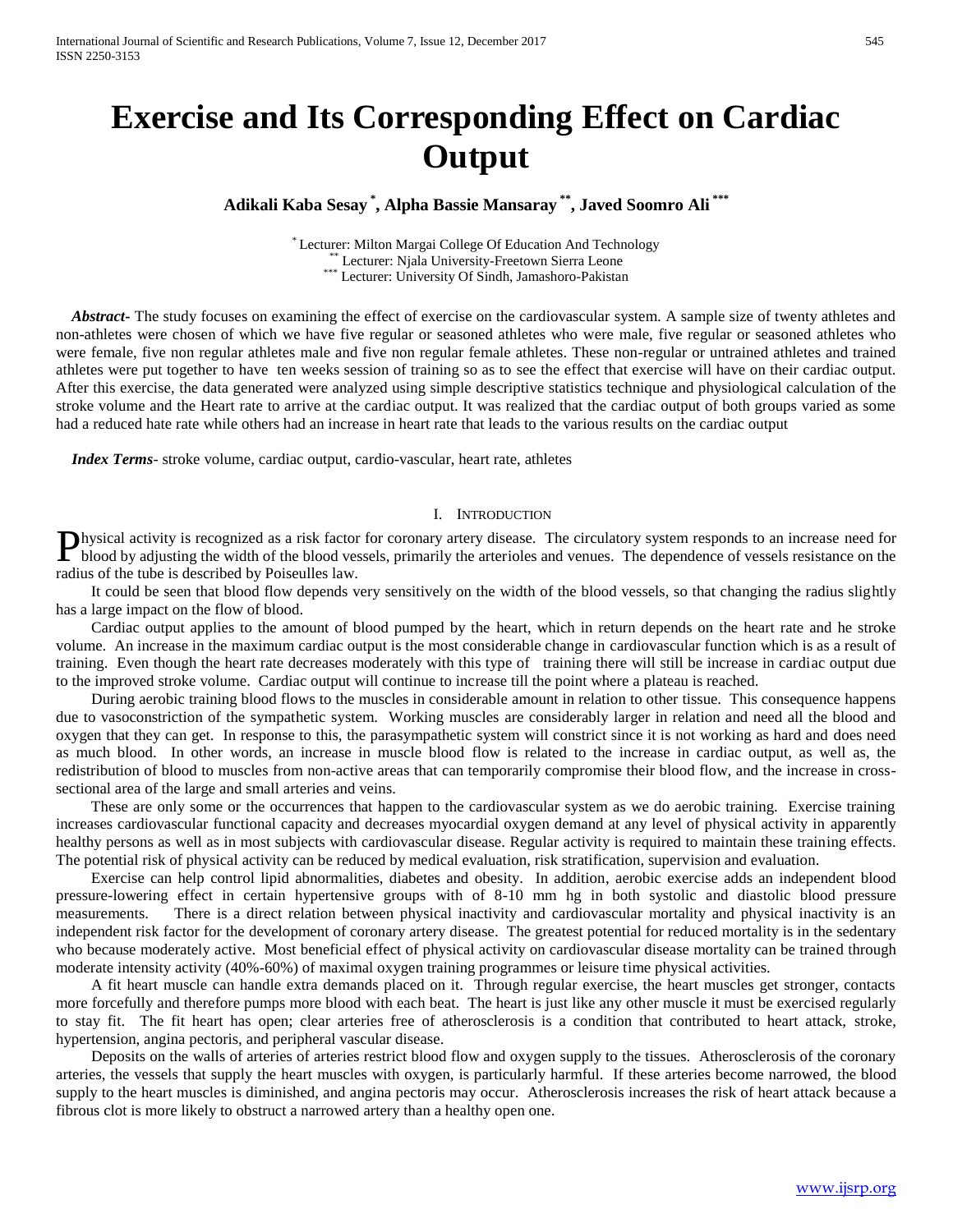#### **1.2 STATEMENT OF THE PROBLEM**

 The heart is rendered inefficient by one or more circumstances ranging from high heart rate, high blood pressure, and excessive stimulation. All of these conditions require the heart to use more oxygen than is normal and decrease its ability to adapt to stressful situations.

 The inefficient heart is one that beats rapidly because it"s dominated by the sympathetic nervous system, which speeds up the heart rate. Thus, the heart continuously beats rapidly, even at rest, and never has a true rest period. Because of lack of physical activities, there has been:

i. An increase in sudden death from ventricular fibrillation (arrhythmic heartbeat, other coronary heart disease.

ii. An increase in the number of diabetic and cancer person

iii. An increase in stroke cases

iv. An increase in obesity victims which instance, may lead to death.

v. Deterioration in performance in sporting activities, especially professional sportsmen

This research will therefore look into the effect of exercise in reducing the effect of the above stated issues,

## **1.3 OBJECTIVE OF THE STUDY**

## **1.3.1 MAIN OBJECTIVES**

The main objective of my study is

To highlight the rationale of exercise and its corresponding effects on cardiac output

#### **SPECIFIC OBJECTIVE**

1. To highlight the effect of inadequate exercise to the human system with reference to cardiac output

2. To identify the effect of hyperactivity to heart rate and stroke volume

3. To give specific advice on the value of exercise to the entire body with more emphasis on the cardiovascular system.

The relationship between exercises an heart rate –resting heart rate.

#### **SIGNIFICANCE OF THE STUDY**

 The study could be of great interest to the trainers and to a greater level of interest to the athletes because they are the ones who will justify the use of the basic theories used. This study will make the trainer and trainee know that an increase in the maximum cardiac output will one of the most considerable change in cardiovascular function which is as a result of training.

 It will also point out that even though the heart rate decreases moderately with this type of training there will still be increase in cardiac output due to the improved stroke volume. Also the cardiac output will continue to increase till the point where a plateau is reached. In other words, an increase in muscle blood flow is related to the increase in cardiac output, as well as, the redistribution of blood to muscles from non-active areas that can temporarily compromise their blood flow, and the increase in cross-sectional area of the large and small arteries and veins.

 These are only some or the occurrences that happen to the cardiovascular system as we do aerobic training. Exercise training increases cardiovascular functional capacity and decreases myocardial oxygen demand at any level of physical activity in apparently healthy persons as well as in most subjects with cardiovascular disease. This research work will ignite trainees to realize that regular activity is required to maintain these training effects. The potential risk of physical activity can be reduced by medical evaluation, risk stratification, supervision and evaluation.

 Exercise can help control lipid abnormalities, diabetes and obesity. In addition, aerobic exercise adds an independent blood pressure-lowering effect in certain hypertensive groups with of 8-10 mm hg in both systolic and diastolic blood pressure measurements. There is a direct relation between physical inactivity and cardiovascular mortality and physical inactivity is an independent risk factor for the development of coronary artery disease.

#### II. REVIEW OF LITERATURE

#### **2.1 INTRODUCTION**

This chapter reviews related literature on the effect of exercise on the cardiovascular system.

 Cardiovascular fitness is the ability to exercise at an elevated heart rate for a designated time while supplying adequate oxygen to the body. According to Honey Bourne, Hill and Moore (1996) in their book "Physical Education and Sports" states that

 *"The heart rate needs to increase during exercise in order to increase the supply of oxygen to working muscles and to remove waste products such as carbon dioxide and lactic acid".*

 It could be seen from this statement that before you begin to exercise your heart rate is caused by the release of cleanlier acting directly on the heart and the impact of emotional excitement on the medulla. As soon as exercise begins the heart rate rises rapidly, mainly due to a nerve reflex response initiated by the muscle receptors that stimulates the cardiac control centre. Also within the muscles chemo receptors respond to the cardiac control centre to increase heart rate. As the body continue to exercise the heart muscles begins to get warmer and venous return increase, increasing eh t hear rate further. It is certain the when you stop exercising the muscle receptors stop stimulating the cardiac control centre and the heart rate begins the fall quite rapidly. The activity of the chemoreceptor also reduces and this, combined with the reduced levels of adrenaline, the drop in venous return an the drop in body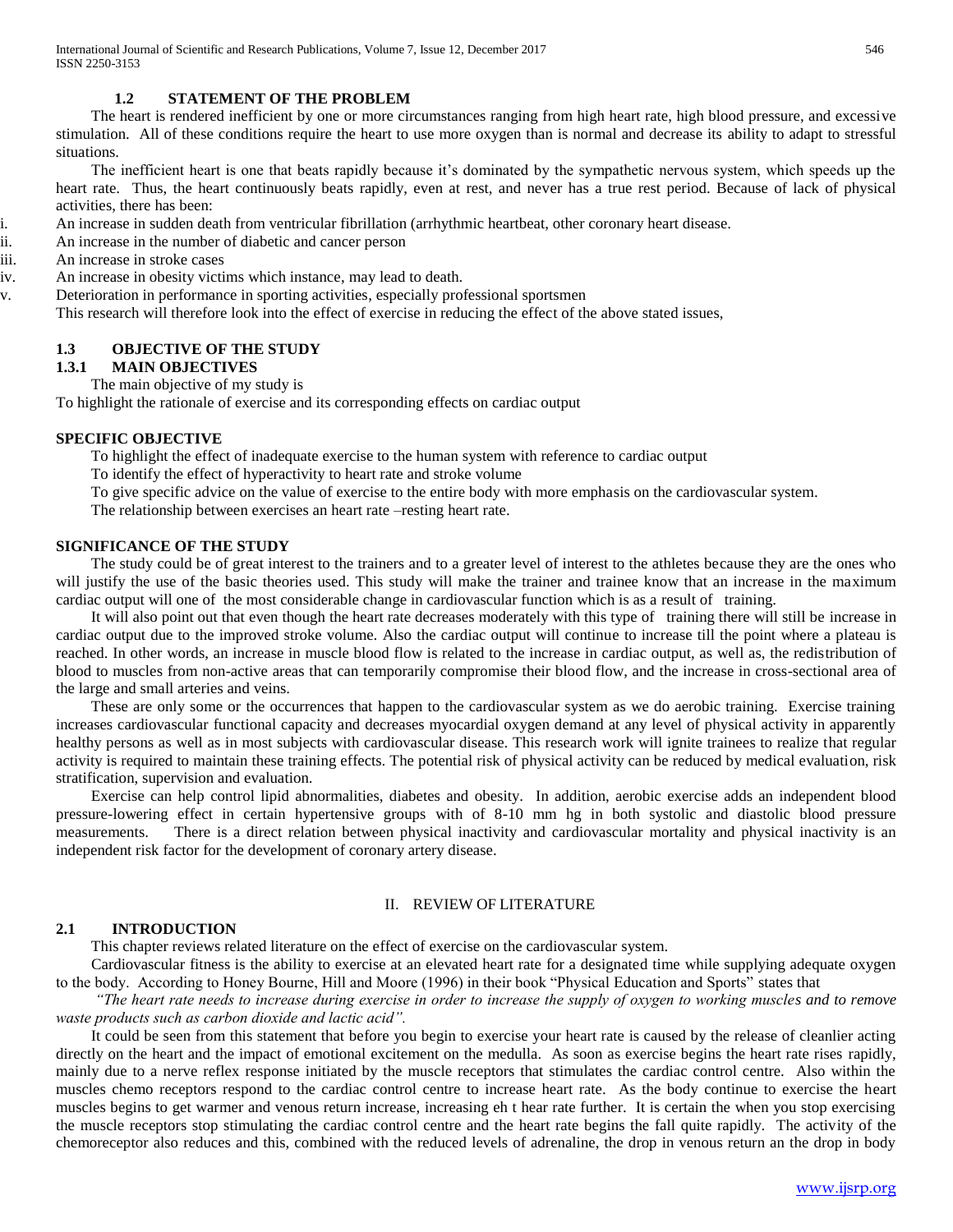temperature returns in heart rate to normal within a matter of minute. According to Hellen Moors (2000) in his second edition book in advance Physical Education and Sports State that: "The heart rate increases in direct proportion to the increases in exercise intensity". One could believe that initially the cardiac output increases as a result of both the heart rate and the stroke volume increasing, but maximum stroke volume is achieved during submaximal work and any exercise in "cardiac output during maximal exercise is due solely to an increase in heart rate. If there is a progressive treadmill workout you will realize a change in both the heart rate steadily rise to a maximum heart rate is reached. During this stage, most of the energy is being produced anaerobically and you will soon have to stop exercising because of fatigue. Usually when one is working sub maximally the heart rate will usually rise until you reach a point where the oxygen delivered to the working muscles is sufficient to release enough energy aerobically to cope with the demand of the exercising. The heart rate will then reach a plateau. When you stop exercising, your heart rate does not immediately return to normal, but takes a number of minutes to recover? This is because the one exercising need to maintain an elevated rate of aerobic respiration in order to replenish some of the energy stores you have used during the exercise and also to remove some of the waste product that have accumulate for example lactic acid and carbon dioxide.

#### 2.2 **THE INCREASE AND DECREASE RATE OF STROKE VOLUME AND HEART RATE**

 According to Arnheim and Prentice (200) tenth edition revealed that in training or exercise, "Stroke volume increase while heart rate is reduced at a given exercise load.

 From the above statement, it is clear that his heart is the main pumping mechanism circulating oxygenated blood throughout the body to the working tissue. As the body begins to exercise, the muscle use oxygen at a much higher rate and the heart must pump more oxygenated blood to meet this increased demand. The heart is capable of adapting to this increase demand through several mechanisms. Heart rate shows a gradual adaptation to an increase work load by increasing proportionally to the intensity of the exercise will plateau at a given after about two or three minutes.

 During higher intensity activities, maximal heart rate may be achieved before maximal oxygen consumption, which will continue to rise. The greater the intensity of the exercise the higher the heart rate will be.

 A second mechanism by which the heart is able to adapt to increased demand during exercise is to increase only to the point which there is simply not enough time between hearts for the heart to fill up. Stroke volume and the heart rate together determine the volume of blood being pumped through the heart in a given unit of time. Approximately 5 liters of blood are pumped through the heart during each minute. Thus cardiac output is the primary determinant of the maximal rate o oxygen consumption possible. |During exercise, cardiac output increase to approximately four times that experienced during rest in the normal individual and may increase as much as six times in the elite endurance athlete.

### 2.3 **EXERCISE EFFECT ON THE CARDIO VASCULAR SYSTEM**

 A training or exercise affect that occurs with regard to cardiac output of the heart is that the stroke volume increases, which in exercise heart rate is reduced at a given standard exercise load. The heart becomes more efficient because it sis capable of pumping more blood with each stroke. Because the heart is a muscle, it will hypertrophy to some extent, but this hypertrophy is in no way a negative effect of training.

 Cardiovascular fitness is the most important aspect of any fitness programme. Cardiovascular fitness should be the mainstay of any fitness programme. This section is designed to explain the definition of cardiovascular fitness, the benefits of cardiovascular fitness, the different modes of cardiovascular fitness, and the criteria of cardiovascular fitness.

 During exercise, blood pressure can decrease (both systolic and diastolic pressures) at rest and during sub maximal exercise by as much as 10mm/hg in people with hypertension. However, at maximal exercise intensity systolic blood pressure is decreased capered to pre-training.

 It is interesting to note that although resistance exercise can raise systolic and diastolic blood pressure significantly during the activity, it also leads to a long term reduction in blood pressure.

 Endurance training increases blood volume while plasma volume accounts for a majority of the increase, a greater production of red blood cells also contributory factor.

 Recall that homoerotic is the concentration of hemoglobin per unit of blood. An increase in red blood cells should increase hematocrit but this is mostly the case. Because blood cells hematocrit actually reduces following training exercise

 It is clear that the research has some expected outcomes. This expected outcome is as a result of review of related literature of similar research conducted. For this particular research, the researcher believes that:

- a. The greatest percentage of maximum aerobic may be performed.
- b. Stroke volume increases while heart rate is reduced a given exercise load
- c. Heart rate increases in anticipation before exercise even begins.
- d. Cardiac output increases proportionally with exercise intensity which is predictable from understanding the response of heart rate, stroke volume to activity.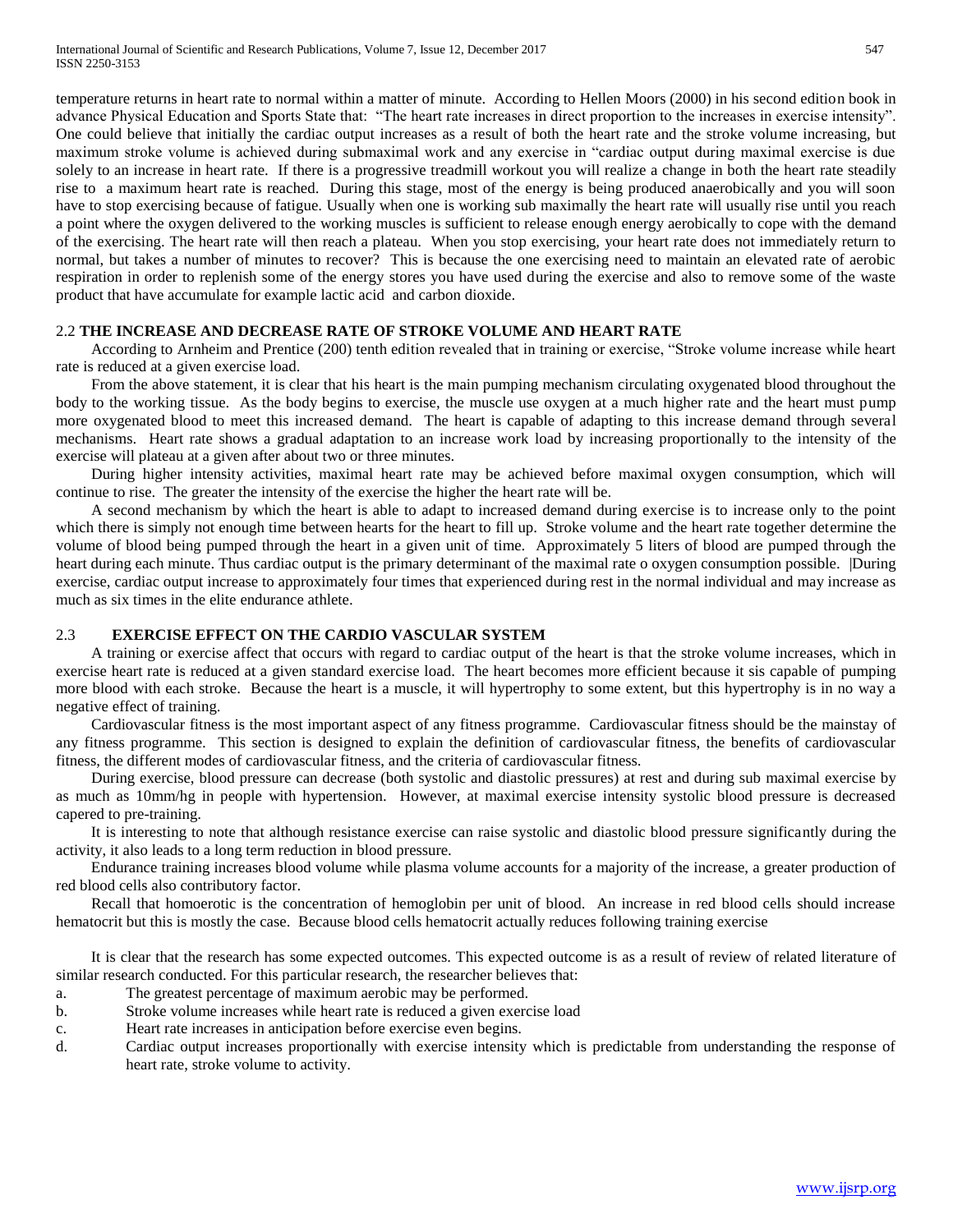## III. RESERCH METHODOLOGY

#### **3.1 INTRODUCTION**

 This research is carried out in the Northern- Western part of Sierra Leone, especially at the district town of Kamakwie. The chapter focuses on the methodology used in carrying out the research. The method ranges from subjects selection, instrumentation, procedures and method of analysis.

## **3.2 RESEARCH DESIGN.**

 The research design used for the study was experimental research method. Regardless of the series of research design methods, the researcher believes this method will server him better for the research.

## **3.3 POPULATION AND SAMPLE SELECTION**

 The population for the research includes all this who the researcher believes will respond accurately questioned posed to them and who will allow to be observed. The researcher selected twenty persons as a sample size. The sample is drawn from four categories of persons whose efforts when put together will yield the intended result. They are selected through the stratified random sampling method because the sample size targeted was heterogeneous set, and then the simple Random sampling method consideration is also given to the specific groups because of their orientations.

The parameter and categories of groups that were under consideration were:

- a) athletes
- b) cardiac patients
- c) the elderly
- d) medical personnel
- e) sedentary or non-athletes

 Considering the wide range of categories the researcher decided to use the composition of the heart rate and stroke volume to calculate the cardiac output on athletes and non-athlete/sedentary. As per the sample size five persons were selected from these four categories trained male athletes, trained female athlete, untrained female and untrained male.

#### **3.4 RESEARCH INSTRUMENT/TECHNIQUE**

 In a bid to get the requisite data or information for this piece of work, observation was the instrument used alongside sphygmomanometer; stethoscope and hand watch to get the required result.

#### **3.5 DATA COLLECTION**

 The approach used was observation. In the area of monitoring the heart rate per minute, the researcher has to do participatory observation in other to ascertain if there is any increase in the pulse rate. The researcher has to observe the pulse |radial) before the activity and after the activity. The \Heart Rate was also measured using a stethoscope and the store volume (SV) measured using the End Diastolic Volume (EDU) with a sphygmomanometer.

#### **3.6 DATA ANALYSIS**

The study will entail both quantitative and qualitative process to make the analysis. A majority of the aspects assessed were numerical values and because the variables gathered are in the form of numerical values, it has to be in a tabularized form. These tables were used to measure, compare and analyze the result using rating scales. In this we use the quantitative approach some aspect of the research design is also qualitative because it involves the description in many words the effect of exercise on the cardiovascular system

#### IV. FINDINGS AND DISCUSSIONS

#### **4.1 INTRODUCTION**

 This chapter deals with the analysis of the collected data. The data is analyzed qualitative and quantitatively. Below are the charts that are analyzed.

 However, despite about twenty athletes and none athlete were used in the research process, only few of them will be used in the analysis.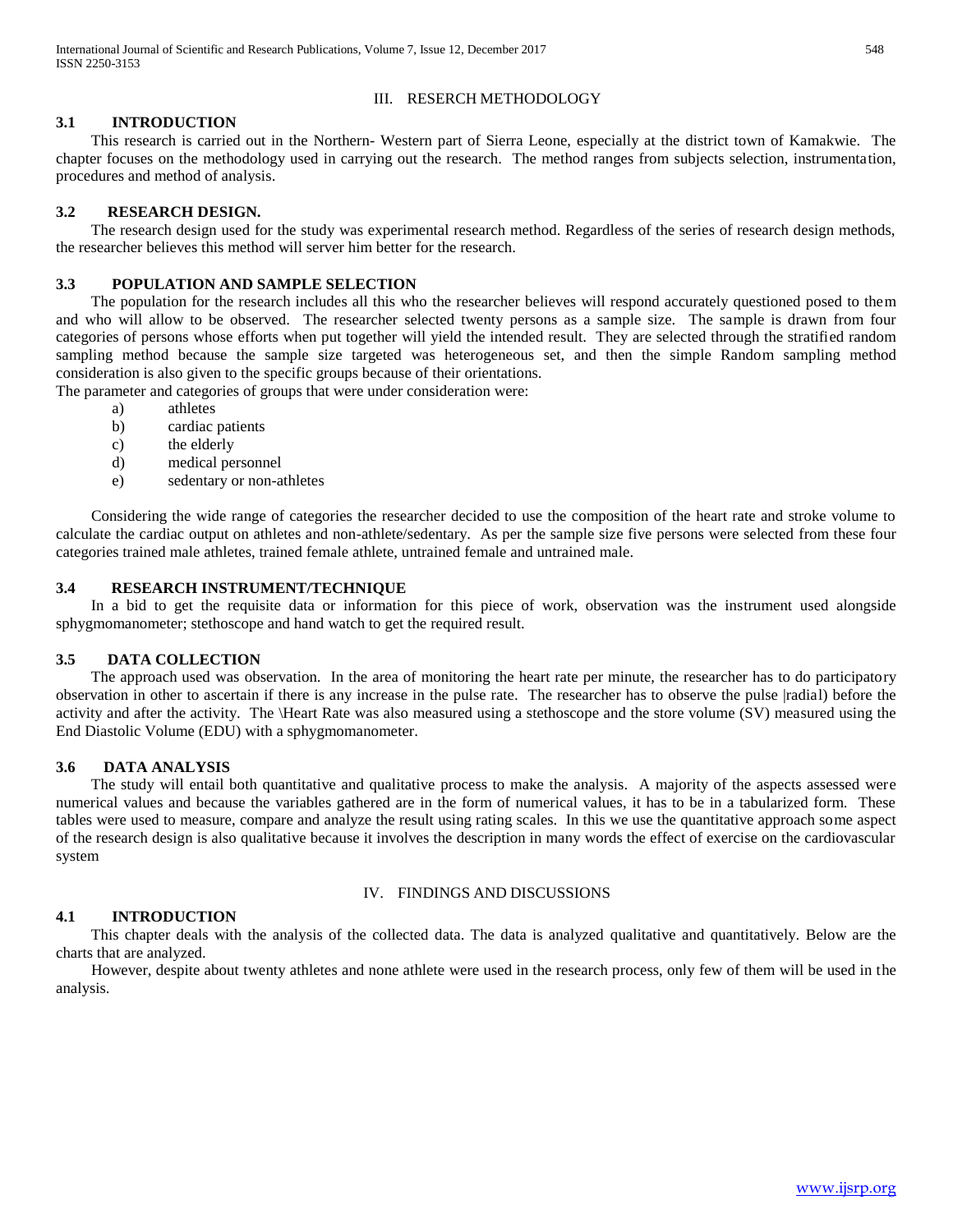#### **FIG. 1 CHART SHOWING THE CARDIAC OUTPUT OF UNTRAINED ATHLETE A (FEMALE)**



 In chart one, the individual under observation ,was a non-athletes untrained female A). She was put on the field to train as a novice so as to see how the cardiac output reacts to exercise. During the first week, before training commences, hear heart rate (HR) was sixty-eight beat per minutes and her stroke volume was eight-six (86mls) per beat which summed up to five thousand, eight hundred and forty-eight milliliter which is about six (6) liters. As training continues, there is a steady decrease in the HR and a size0zag increase in the stroke volume (SV) at the start until it maintained a steady increase. Because IV. After ten (10) weeks of training the cardiac output (Q) increased from about six (6) liters to about ten (10) liters. The linear cardiac output shows that the training schedule was not standard as it has a low correlation.



**FIG. 2 CHART SHOWING THE CARDIAC OUTPUT OF UNTRAINED ATHLETE B (FEMALE)**

In chart two, the athlete started with a cardiac output (Q) of about six (6) liters. The HR shows little difference in the rate of declining. Though in week three (3) there was an increase in the beats per minute, yet she maintained a steady HR in the subsequent weeks. Though the HR was not moving within these weeks, there was a steady increase in the SV and subsequently in the Cardiac output (Q). At the end, there was an increase in cardiac output by three litres, making it to be about nine (9) litres pumped by the heart per minutes. In this athlete, there was a steady increase in workload, but the reaction to adaptation was slow: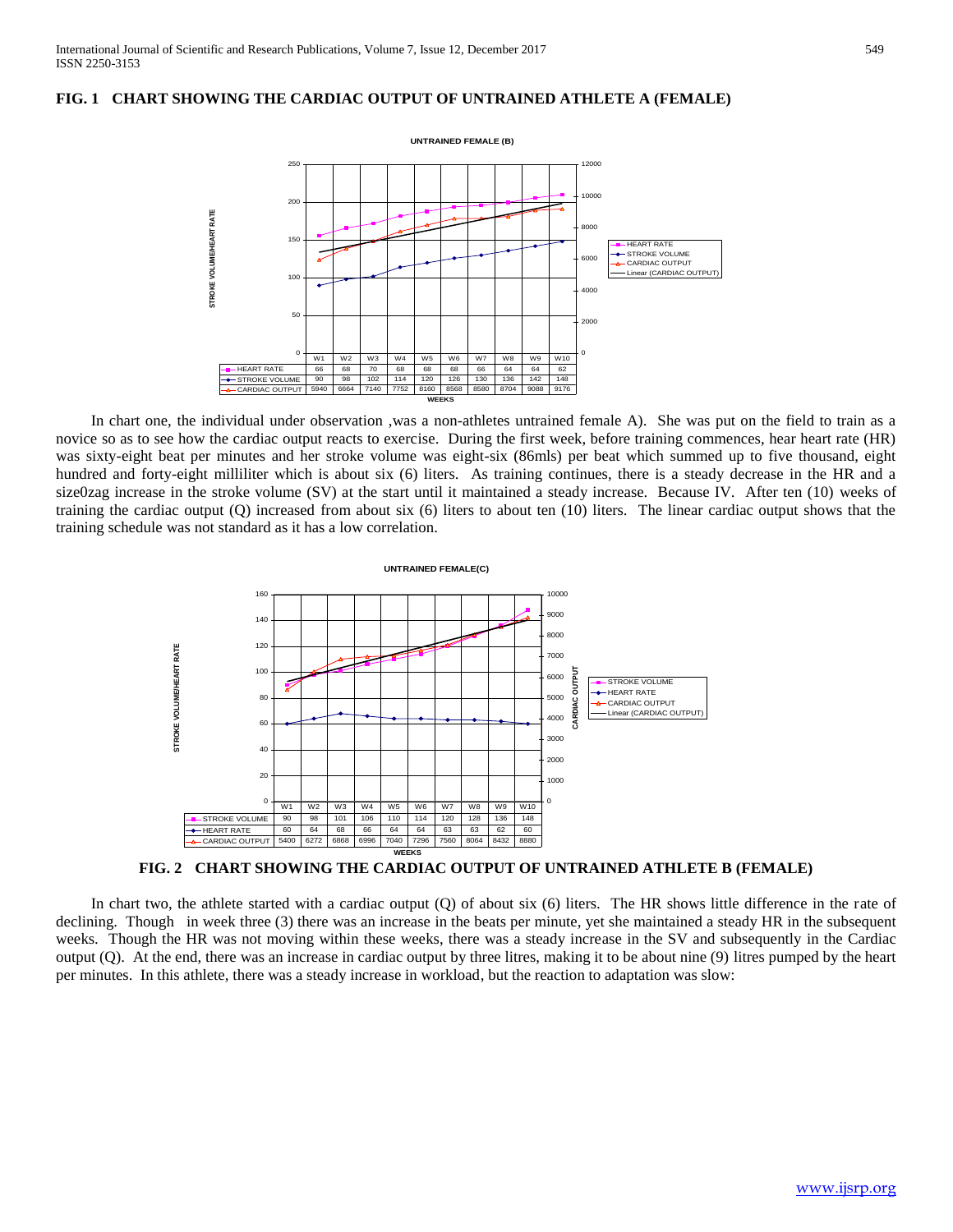#### **FIG. 3 CHARTS SHOWING THE CARDIAC OUTPUT OF UNTRAINED ATHLETE C (FEMALE)**



 Considering the linear cardiac output of athlete C, there is an appositive correlation between the HR and SV. The athlete was not putting on her training schedule. The HR during the start of training ended up being the same after a ten (10) week period. The SV was increasing at a steady rate going a steady rate going a steady rise to the cardiac output.



#### **FIG. 4 CHARTS SHOWING THE CARDIAC OUTPUT OF TRAINED ATHLETE A (FEMALE)**

 This category of the investigation shows athletes who are seasoned athletes. Referring to chart 6, the heart rate of this athlete is below the threshold through her starting cardiac output was about 5.7 litres per minute during her first week, also there was a slight increase in the HR in weeks two and three but began to realize a steady decline as she progresses. From the graph, the linear cardiac output shows that the athlete heart was giving more output that expected. By the end of the tenth week, she was able to give out over eleven litres of blood meaning the heart has become large in size and the releasing rate of the blood reduced.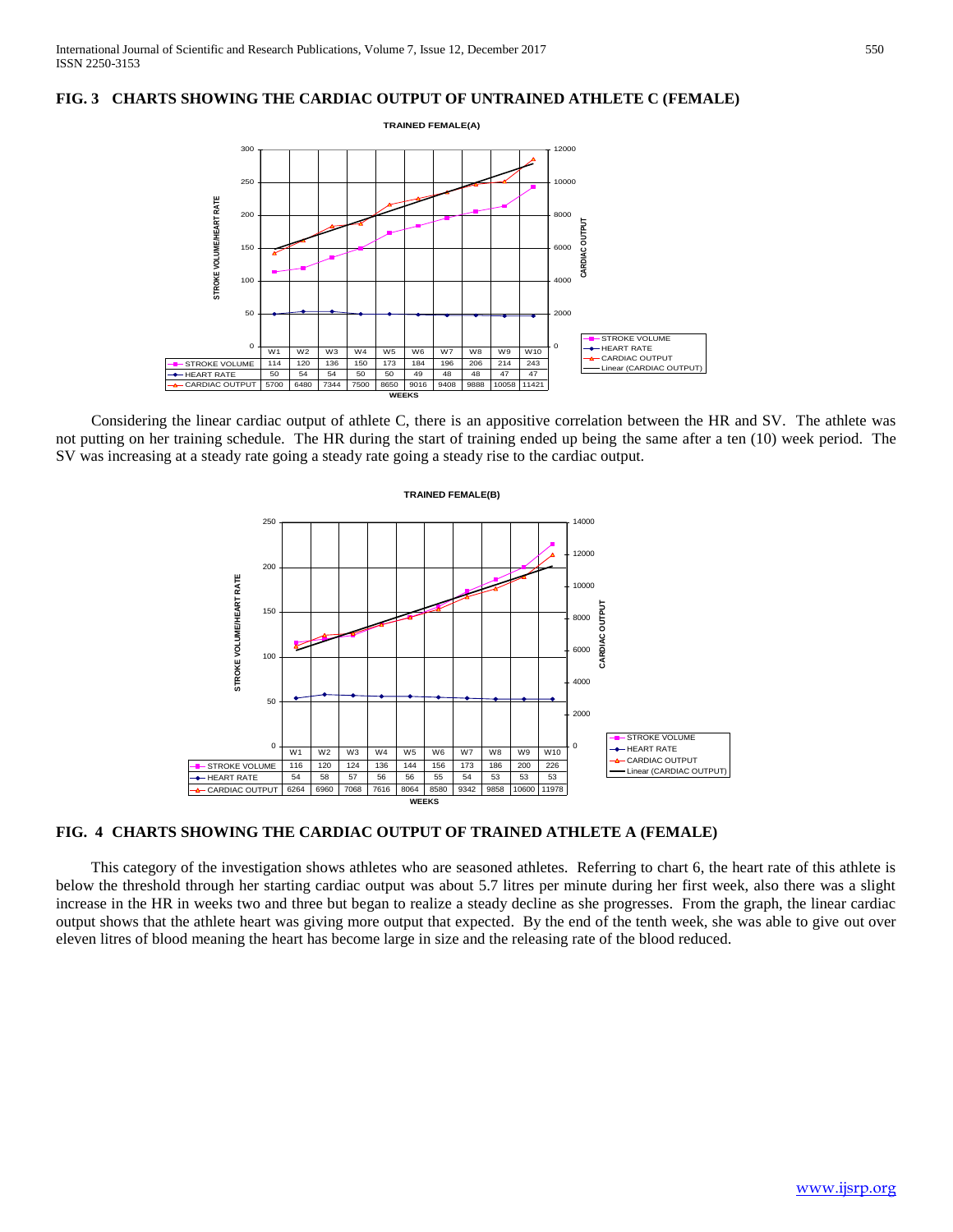#### **FIG. 5 CHARTS SHOWING THE CARDIAC OUTPUT OF TRAINED ATHLETE A (FEMALE)**



Female B shows just a slight drop in the beat of the HR and an increase in the SV gives a rise in the Cardiac output. The increase in Q could not be seen much as the starting output was about 6.3 litres and after ten weeks of straining; there was an increase of about 5.7 litres. The increase in the stroke volume was because the athlete was a hypertensive patient during the weeks under review. The HR signifies that no significant impact was created that would have given rise to the SV.



# **FIG. 6 CHARTS SHOWING THE CARDIAC OUTPUT OF TRAINED ATHLETE C (FEMALE)**

 This chart shows an increase and decrease during the period of review, especially the first five weeks. When the athlete made a comeback for illness, she had wanted to go straight into her usual threshold (point of start) when on usual training, but because she was not fully recovered the HR was therefore not stable out was having a steady rise in the SV. At the end of the tenth week, she was just on the point that the HR started but still maintains an increase in the cardiac output. She falls below the linear cardiac output signifying little relationship between the HR and SV.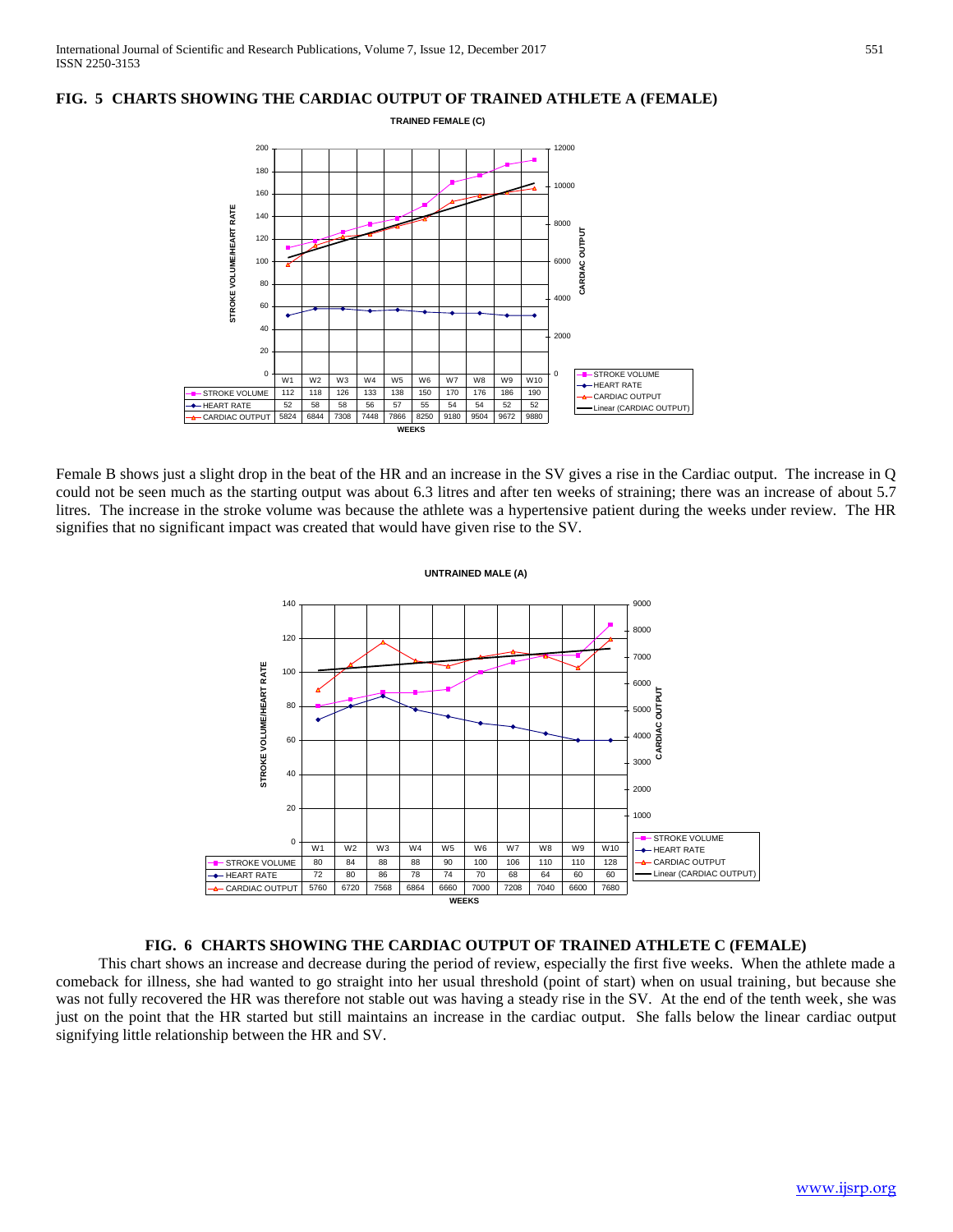## **FIG. 7 CHARTS SHOWING THE CARDIAC OUTPUT OF UNTRAINED ATHLETE A (MALE)**

 The cardiac output of this athlete starts in the usual way, but begins to follow a trend that leads to the output going above the linear column. Both the heart rate and the stroke volume started increasing instead of the heart rate decreasing and the stroke volume increasing. It measures an irregular work schedule and could not increase up to eight(8) liters of blood pumped per minute at the end of the tenth week.



# **FIG. 8 CHARTS SHOWING THE CARDIAC OUTPUT OF UNTRAINED ATHLETE B (MALE)**

 Though the heart rate and stroke volume took their appropriate line by decreasing and increasing respectively, the cardiac output did not increase much and the linear output fall above the cardiac output itself. The trend was not maintained, however, there is an increase in the cardiac output



# **FIG. 9 CHARTS SHOWING THE CARDIAC OUTPUT OF UNTRAINED ATHLETE C (MALE)**

 In chart 13, the difference between the cardiac output and the linear output is not too far off. The athlete after started training in the first two weeks there was an increase in the heart rate because of the introduction of an increase workload that he has not been doing before, therefore the heart has to adjust itself so as to meet to the demands of the body. At the end of the tenth week, there was a little increase in the cardiac output.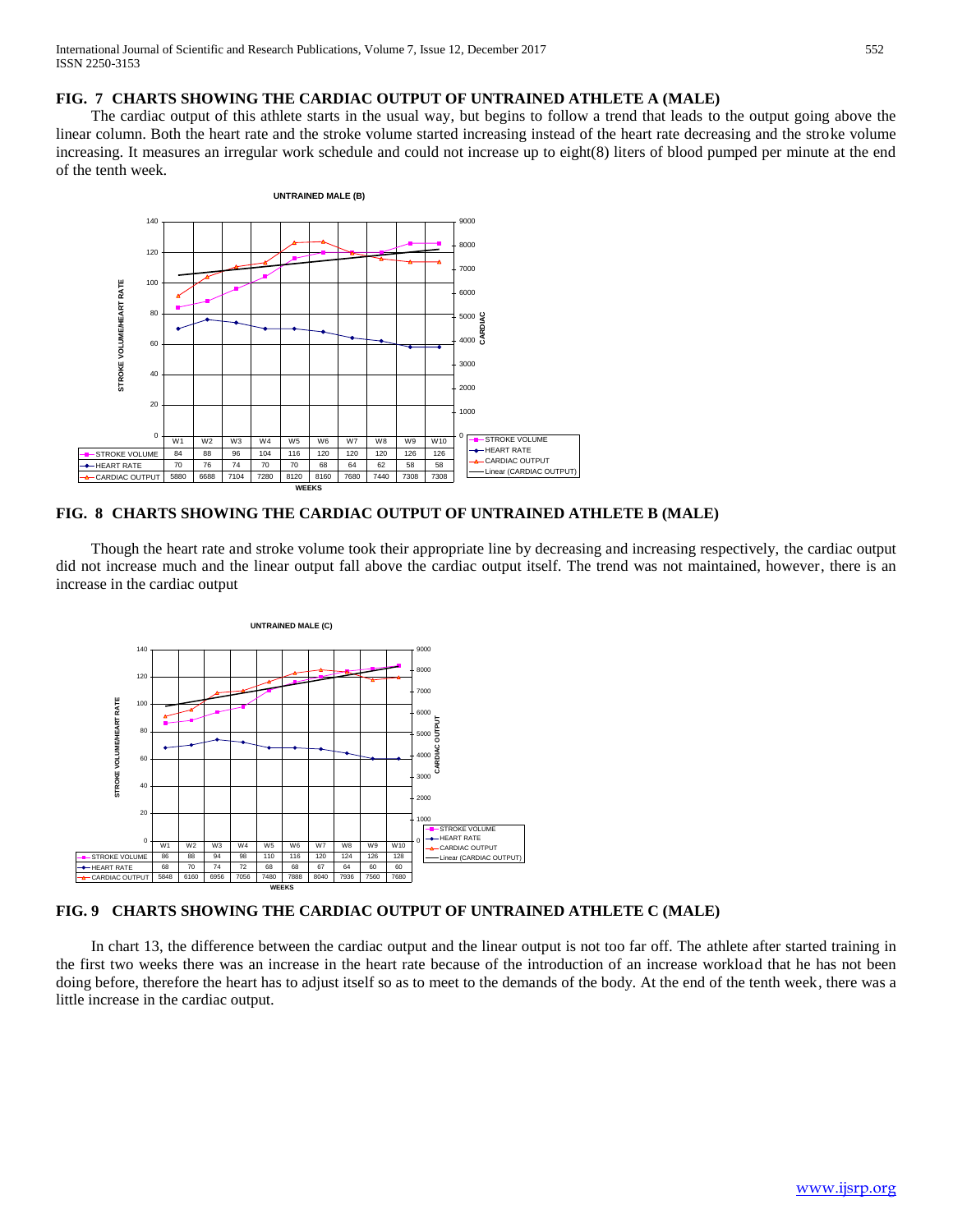

#### **FIG. 10CHARTS SHOWING THE CARDIAC OUTPUT OF TRAINED ATHLETE A (MALE)**

 With this athlete, his starting heart rate was 50 beat per minute denoting the fact that he has being a trained athlete. His output was 5.7 liters per minute and as the week go by, the output began to increase steadily. At the end of the tenth week, the output had increased up to about 11.4 litres per minute. The heart rate only decreased slightly as the stroke volume increases significantly.

#### **FIG. 11CHARTS SHOWING THE CARDIAC OUTPUT OF TRAINED ATHLETE B (MALE)**

 The starting heart rate of this athlete shows that he has been training before now. The cardiac output was about 6.3 litres per minute and by the end of the tenth week it has increased to about 11.3 litres per minute which was an increase of about 5 liters. The cardiac output followed the usual trend that is supplied by the heart rate and the stroke volume.



#### **FIG. 12CHARTS SHOWING THE CARDIAC OUTPUT OF TRAINED ATHLETE C (MALE)**

 The heart rate of this athlete did not show any difference by the end of the tenth week. He started with 52 beats per minute and was increasing and falling intermittently. Though the stroke volume had increased yet the cardiac output shows a little difference at the end of the observed week. He started with 5.9 litres per minute and only increase just by 4.1 litres per minute ,which ended up to a cardiac output of 9.9 litres per minute.

#### **5.1 SUMMARY**

 The main aim of this study was to examine the effect of exercise on the cardiovascular system. A sample size of twenty athletes was chosen of which we have five regular or seasoned athletes who were male, five regular or seasoned athletes who were female, five non regular athletes male and five non regular female athletes. These non-regular or untrained athletes were put together to have this ten week session of training so as to see the effect that exercise will have on their cardiac output. After this exercise, the data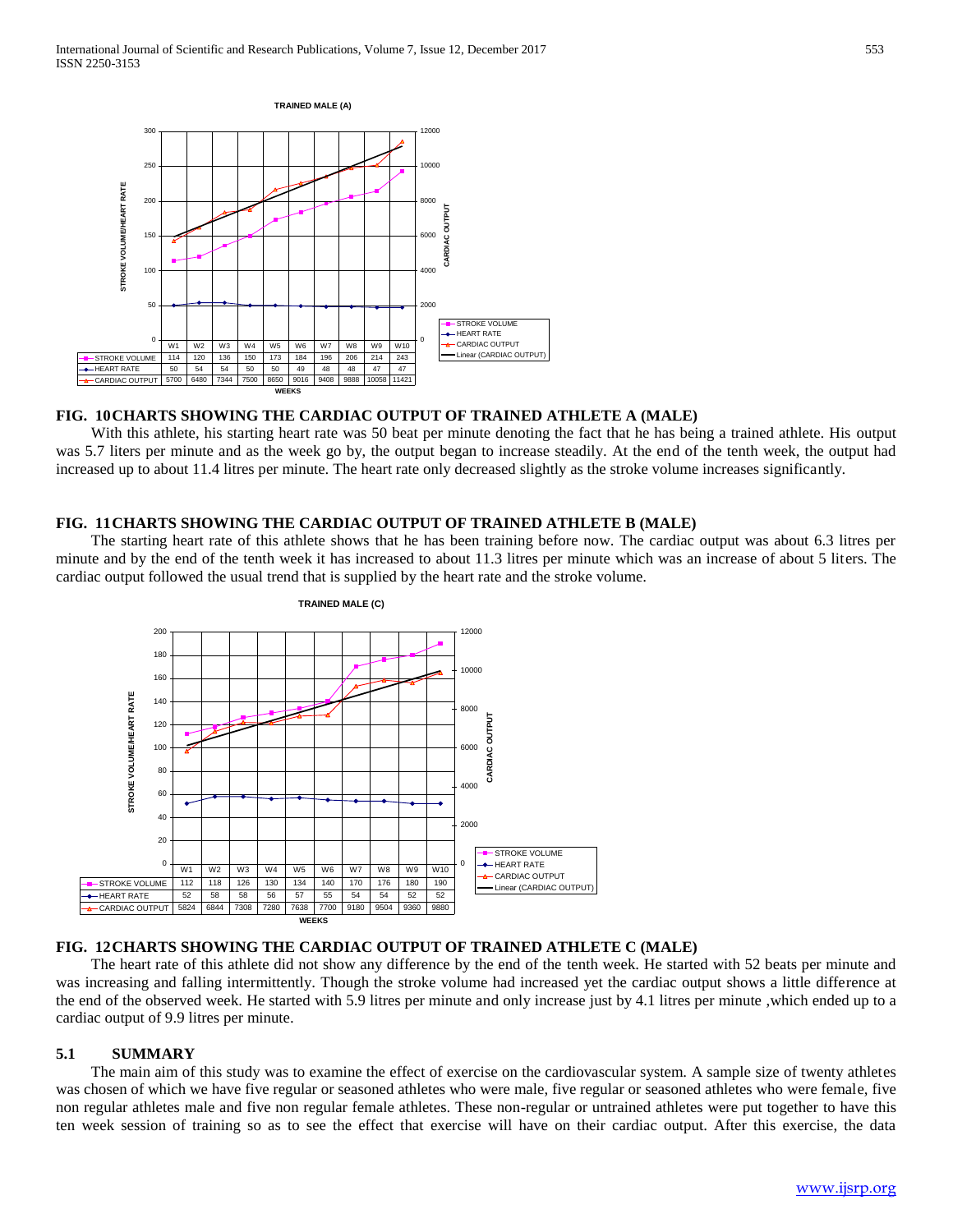generated were analyzed using simple descriptive statistics technique and physiological calculation of the stroke volume and the Heart rate to arrive at the cardiac output: The main findings of the study were as follows.

 In the untrained female, there is a slight difference between the Resting Heart Rate and the Heart Rate after exercise. The increase in cardiac output is minimal. The average increase in the cardiac output after the ten weeks of training was 3.74 litres through there were differences of individuals. Athlete A in the untrained female category recorded an increase of about 4.2 litre/minutes, athlete B, 3.3 litre/minute, athlete C 3.5 litres/minutes, athlete D 4.3 litres/minute /min and athlete an increase of 3.4 litre/min.

- The Heart Rate of the non- seasoned athlete is higher than the seasoned athlete while the stroke volume of the seasoned athletes is higher than that of the non-seasoned athletes.
- As the athletes increase their workload, so the heart increase in size and give out an increase in stroke volume and a decrease in Heart Rate so as to accommodate the extra or excess job that it has to do.
- With the non-athletes or the sedentary, after a period of ten weeks of equal training, their Cardiac output could only increase by an average of about 3.7 litres per minute while the trained athletes have an average of about 5.2 litres added to their output when it was in a resting state.
- From the study, one has noticed that the cardiac output increases proportionally with exercise intensity, which is predictable from understanding the response of heart rate and stroke volume of activity.
- Exercise places an increase demand on the cardiovascular system as oxygen demanded by the muscles increase sharply.
- During exercise the cardiovascular system performs the following functions.
	- i) Delivers oxygen to working muscles.
	- ii) Oxygenates blood by returning it to the lungs faster than when it is at rest.
	- iii) Transport heart, which is a by-product from the core to the skin.
	- iv) Delivers nutrients and fuel to active tissues so as to keep them active.
	- v) Transport hormones.

## **CONCLUSION**

 Exercising can affect the cardiovascular system in many different ways depending on the health status of the exerciser and the type of exercise that is being executed. With these athletes, the type of sub maximal exercise used was aerobic training. Aerobic training was viewed as an endurance workout that can lead to functional and dimensional changes in the cardiovascular system. When the exercises were done, the heart shows a moderate increase in size. This cardiac hypertrophy was because the heart was trying

to adapt to the changes that occurring in the cardiovascular system.

 During the recordings, I realized an increase in the end diastolic volume because it will eventually cause an increase in the weight and volume of the heart. As a consequence, the heart has to adjust to the overload by increasing the left ventricular volume, which will cause an enlargement of the left ventricle.

 Cardiac output applies to the amount of blood pumped by the heart, which in return depends on the heart rate and stroke volume. An increase in the maximum cardiac output is the most considerable change in the cardiovascular function with result to aerobic training. Even though the heart rate decreases moderately with this type of training there will still be an increase in cardiac output due to the improved stroke volume. Cardiac output will continue to increase until the point where a plateau is reached. This plateau means that the blood flow is sufficient enough to meet all of the metabolic requirements of exercise.

## **RECOMMENDATIONS**

**5.1** As a result of the findings, it is recommended that:

- $\triangleright$  Athletes are to exercise regularly as exercise reduces the possibility of suffering from osteoporosis and certain neoplastic disease
- $\triangleright$  Athlete should note the workload they are taking so that the heart will not be overworked which will lead to heart or cardiac attack.
- Physical inactivity is recognized as a risk factor for coronary artery disease, but exercise prevents the increase in cardiovascular diseases.
- $\triangleright$  People should exercise because exercise can help control blood lipid abnormalities, diabetes, and obesity.
- $\triangleright$  There is a direct relation between physical inactivity and cardiovascular mortality, and physical inactivity is an independent risk factor for cardiac attack so far mortality rate to be reduce, athlete should embark on exercise.

#### **REFERENCES**

- [1] Armitage, A.L and Daiz R.W.M. (1982). Clerk and Lindsell on Torts. London: Styreet and Maxwell
- [2] Berne, R.M., and N.M. Levy: 'Cardiovascular Physiology,' 6<sup>th</sup> ed., Mosby, St. Louis, 1992.
- [3] Comroe,J.H.: Physiology of Respiration, year book, Chicago, 1965.
- [4] Fletcher, Gerald (1994) Cardiovascular Response to Exercise.
- [5] Grayson, E. (1978). Sports and the Law. London: Sunday Telegraph.